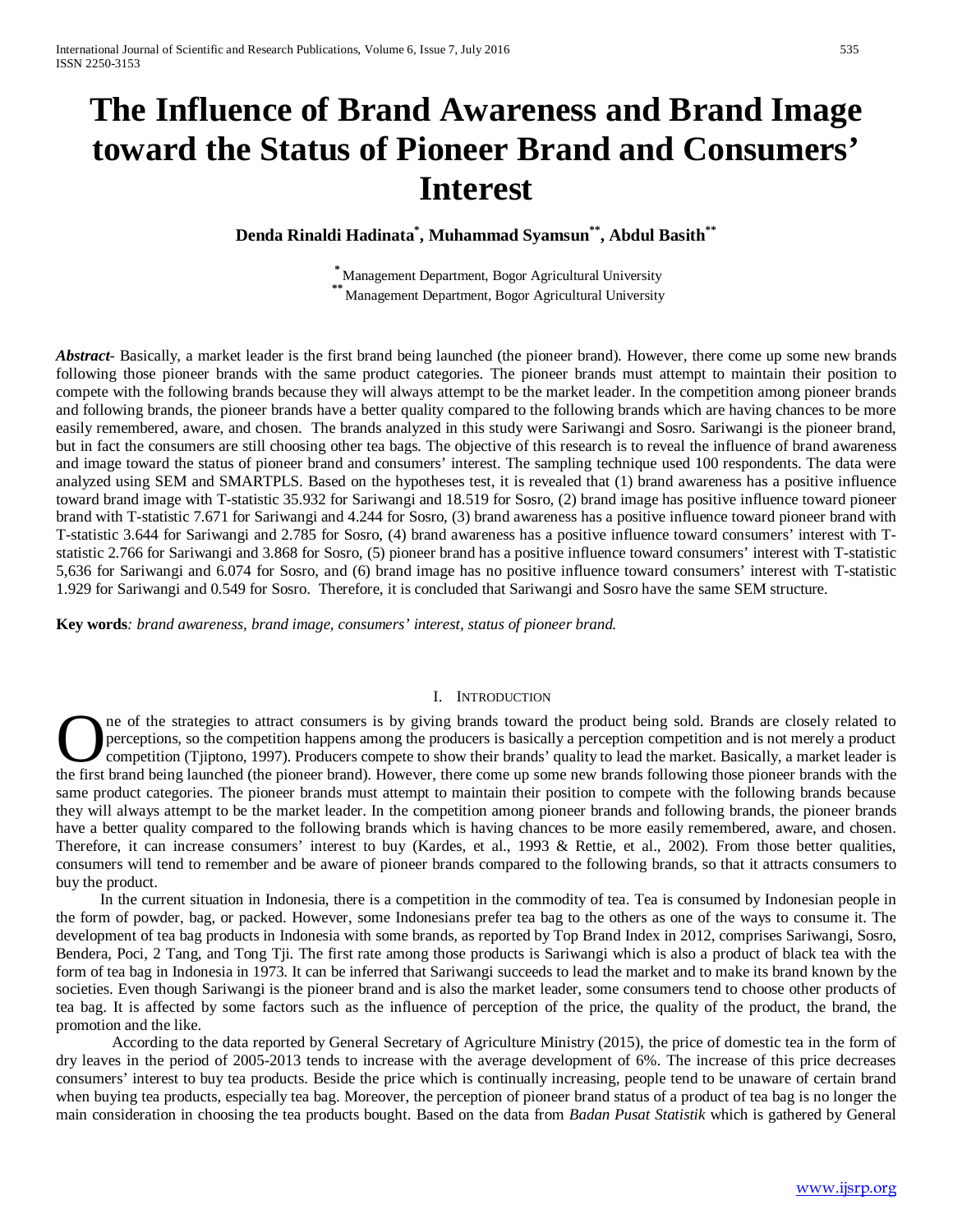Secretary of Agriculture Ministry (2015), it is reported that the decrease in tea consumption in Indonesia from 2002 to 2014 is continually happening from 0.77 kg/person/year to 0.61 kg/person/year.

Based on the above problem, the researcher attempted to conduct research about brands on tea bag products, especially in Bogor. This research was begun by identifying the first tea bag product launched according to consumers' perception. The consumers' perception is very crucial to determine the success of a certain product in the market. Consumers' perception toward the status of pioneer brand was derived from consumers' knowledge comprising the level of awareness and the brand image of the product. Brand awareness is the interest of future buyers to identify, recognize, or remember a certain product (Aaker, 1996) and brand image is perception of brand in consumers' memory which is figured out by some associations such as price, design, wrap, and the like (Keller, 1998). This statement is strengthen by Trout (2001) who states that the first brand getting into consumers' mind is considered as the superior brand (pioneer brand), while the rest is the second rate (following brand).

Following up the recognition of consumers' perception about pioneer status, the researcher attempted to know the influence toward consumers' interest to buy a product. It is expected that the result can depict a picture which can help companies to determine a strategy to maintain their position as the market leader. The objectives of this research are (1) to identify pioneer brand on tea bag products according to consumers' perception, (2) to analyze consumers' perception toward tea bags, and (3) to analyze the influence of brand awareness and brand image toward the status of pioneer brand and consumers' interest, (4) determine the strategies to improve consumers' purchase intention.

#### II. METHODS

#### **Analytical Construct**

The analytical construct of this research is shown in Figure 1.



Figure 1: Analytical Construct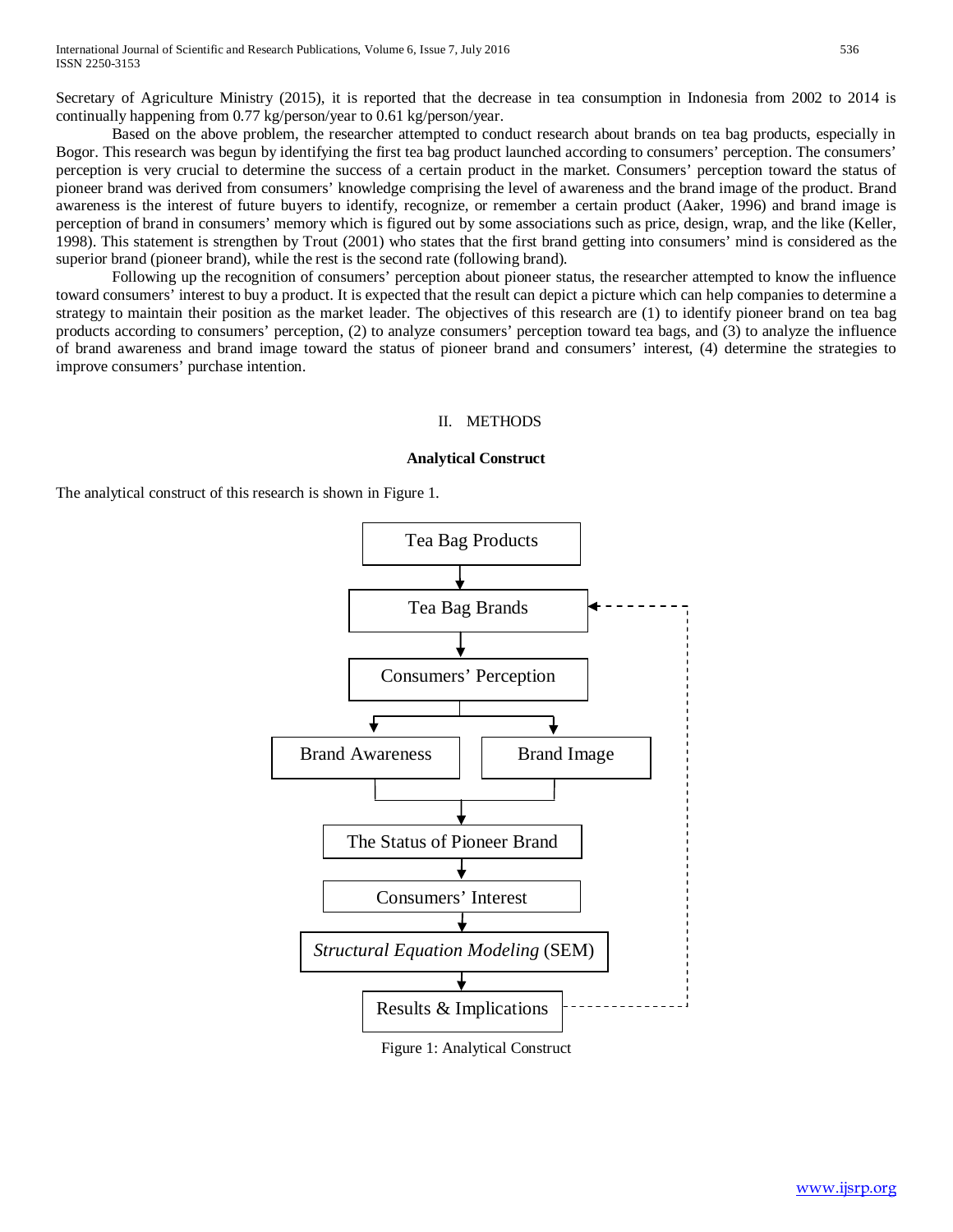#### **Design, Setting, and Time of Research**

This research used a Cross Sectional Study. The research was conducted in Giant Botani Square and Giant Yasmin using purposive sampling. The data were collected in February – April 2016 which comprised the data collection and the data analysis. The brands being researched were two well-known brands of black tea in the form of tea bags in Indonesia: Sariwangi and Sosro.

# **Data Analysis**

This research aims to answer a question about the influence of brand awareness and brand image toward the status of pioneer brand and consumers' interest in tea bags. The data collected were then analyzed using Structural Equation Modeling (SEM) in Microsoft Excel 2007 and SMART PLS 3.0.

#### **Descriptive Analysis**

This type of analysis describes patterns consistently in the data, so the results can be learned and translated promptly and meaningfully. The purpose of the descriptive analysis is to create a description of factual data systematically and accurately about the facts and the correlation between phenomena being investigated or researched.

#### *Structural Equation Modeling (SEM)*

According to Fonell (1987), SEM is considered as the second generation of multivariate analysis. This statement is in line with Haryono and Wardoyo (2012) who argue that SEM method is the development of multi-regression analysis which is basically the same as multivariate analysis. This analysis has a high flexibility to correlate theories and data. The analysis technique is oriented to prediction which is able to describe the concept of model with implied variable measured through the indicators.

#### **Variables and Indicators**

The model analysis of correlation among variables in this research is illustrated on figure 2.



Figure 2: The Model of Analysis of Correlation among Variables

#### **Research Hypotheses**

The research hypotheses are as follows:

- $H_1$ : Brand awareness influences positively toward brand image.
- H2 : Brand image influences positively toward the status of pioneer brand.
- $H_3$ : Brand awareness influences positively toward the status of pioneer brand.
- H4 : Brand awareness influences positively toward consumers' interest.
- $H<sub>5</sub>$ : Brand image influences positively toward consumer' interest.
- $H<sub>6</sub>$ : The status of pioneer brand influences positively toward consumers' interest.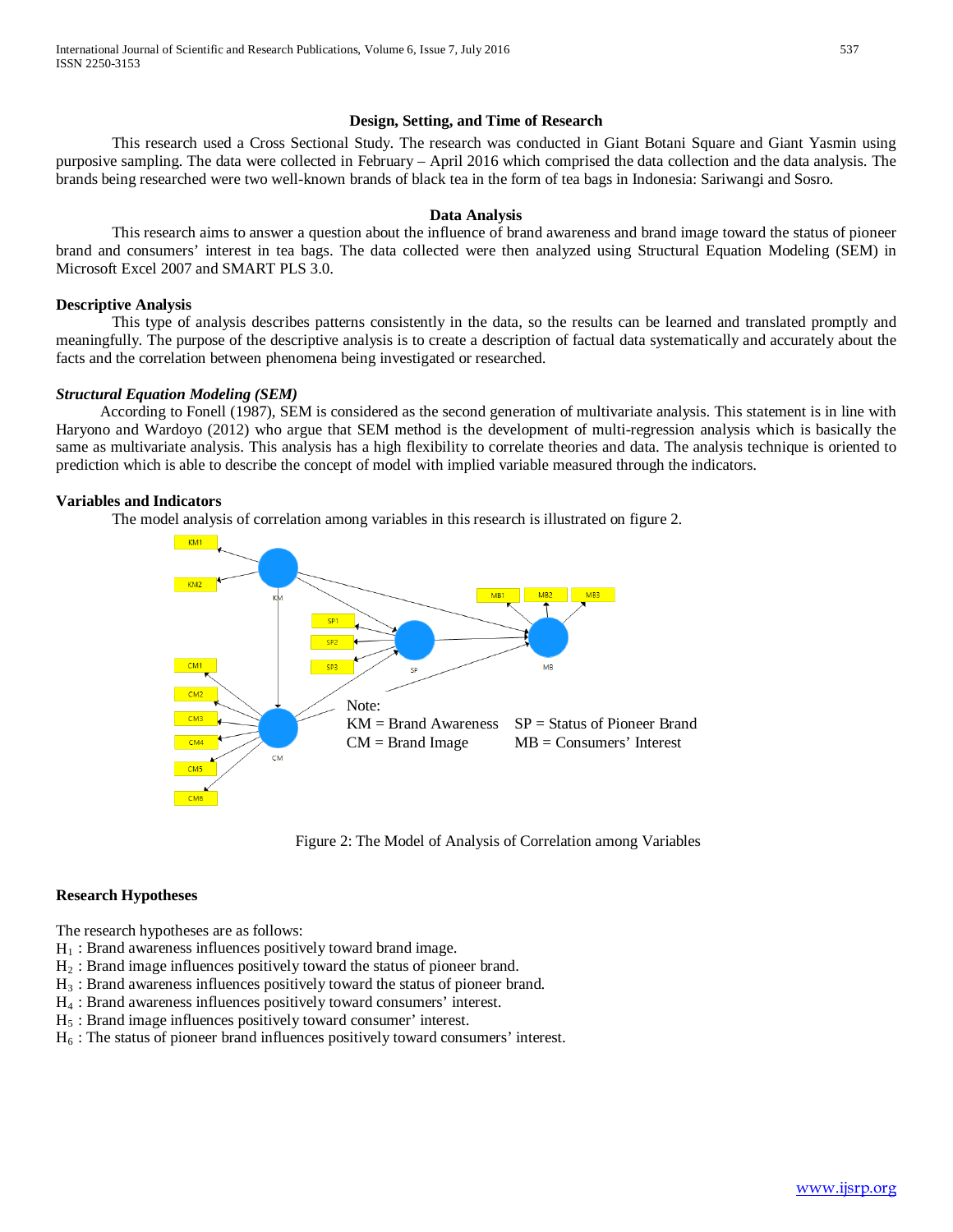# III. FINDINGS AND DISCUSSION

| No.              | Characteristics          |                           | Percentage (%) |
|------------------|--------------------------|---------------------------|----------------|
| 1.               | <b>Sex</b>               | Male                      | 34             |
|                  |                          | Female                    | 66             |
| 2.               | Age                      | $16 - 18$                 | $\overline{2}$ |
|                  |                          | 19-24                     | 16             |
|                  |                          | $25 - 35$                 | 56             |
|                  |                          | 36-50                     | 15             |
|                  |                          | 51-65                     | 11             |
| 3.               | Occupation               | Private officer           | 45             |
|                  |                          | House wife                | 17             |
|                  |                          | Self-employment           | 14             |
|                  |                          | University student        | 10             |
|                  |                          | Teacher                   | 6              |
|                  |                          | Pensionary                | 4              |
|                  |                          | Government officer        | 3              |
|                  |                          | Others                    |                |
| $\overline{4}$ . | <b>Education Level</b>   | Senior High School        | 1              |
|                  |                          | Diploma 1                 | 24             |
|                  |                          | Diploma 3                 | 20             |
|                  |                          | Undergraduate             | 35             |
|                  |                          | Postgraduate              | 20             |
| $\overline{5}$ . | Number of Family Members | $1 - 2$                   | 12             |
|                  |                          | $3 - 4$                   | 58             |
|                  |                          | >5                        | 30             |
| 6.               | Monthly Income           | Less than 3.000.000,00    | 51             |
|                  |                          | 3.000.000,00-6.000.000,00 | 32             |
|                  |                          | 6.000.000,00-9.000.000,00 | 14             |
|                  |                          | More than 9.000.000,00    | 3              |

#### **Table I: Respondents' Characteristics**

Source: primary data, 2016.

# **Tea Bag Brands in Consumers' Mind**

#### *Top of mind*

*Top of mind brand* is the first brand remembered and considered by consumers or the first concept being questioned about a category of a product. Based on the results of the research, it is found that respondents state Sariwangi brand as the tea bag brand which is mostly remembered with the percentage of 76%.

# *Brand Recall*

*Brand recall* is the recalling of remembered brands after calling the first brand mentioned previously. Based on the results of the research, it is found that Sosro brand is in the first place on the analysis of brand recall with the percentage of 22.4%.

#### *Brand Recognition*

On *brand recognition*, it is found that 25% of respondents are necessarily reminded about the existence of Sosro brand and 4% of respondents are necessarily reminded about the existence of Sariwangi brand.

#### **Marketing Media**

Marketing media utilized by both brands, Sariwangi and Sosro, achieved the same result which is advertisement on television. It is the most used mass media to know the existence of Sariwangi (45.1%) and Sosro (44.8%).

# **Consumers' Perception on Tea Bags**

In this part, it is presented perceptions which are the description of products based on consumers' wants and needs. There are 15 perceptions as the assessment of tea bags. The results show that reasonable price becomes the main consideration when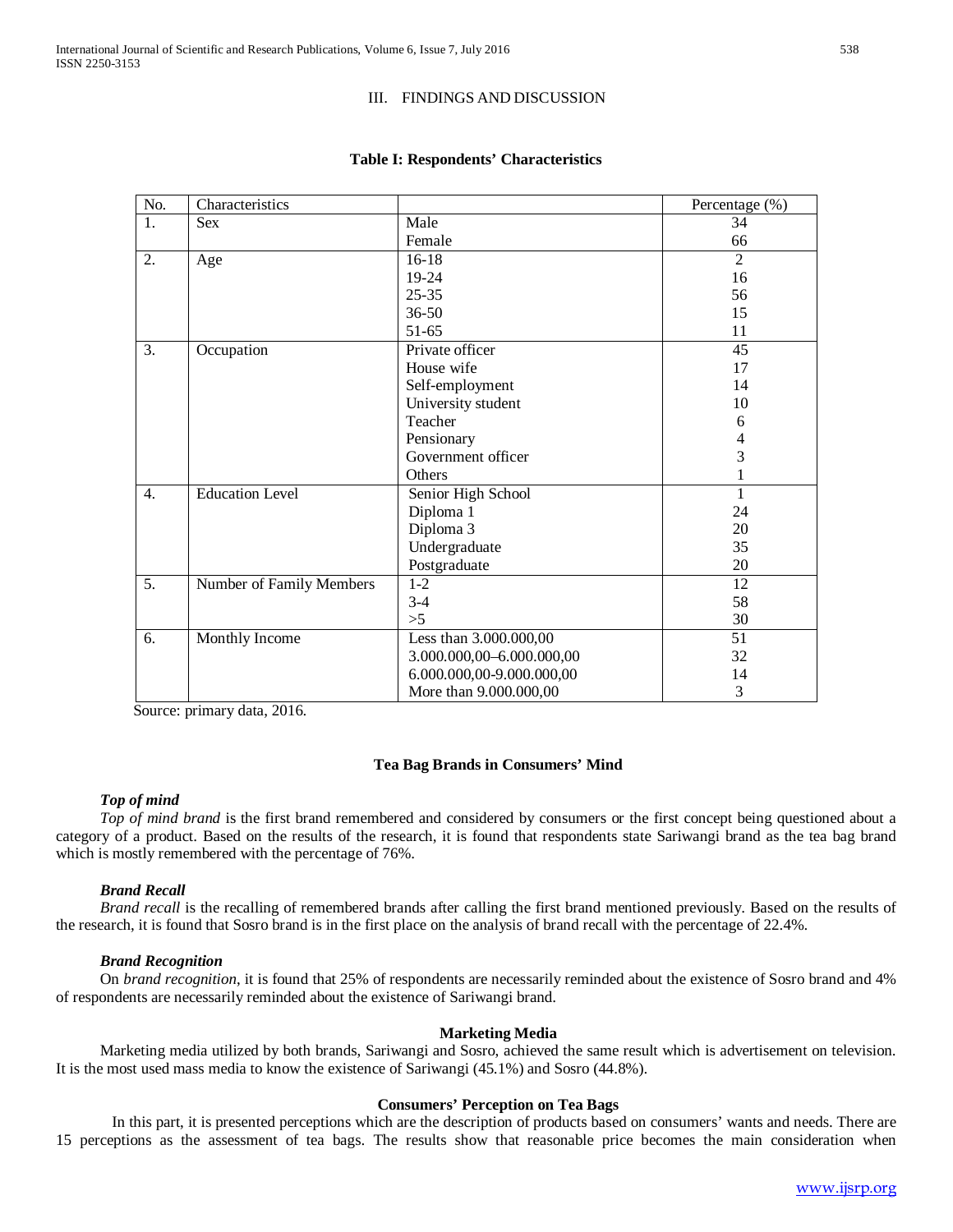determining and choosing tea bag products. The perception also becomes consumers' main consideration to choose Sariwangi and Sosro.

# **The Status of Pioneer Brand on Tea Bag Products**

From all respondents, 81 of them choose Sariwangi as the pioneer brand and 19 others choose Sosro as pioneer brand. This finding proves consumers' knowledge and perception toward pioneer brand on the category of tea bags suit the fact in which Sariwangi is the first brand launched in Indonesia in 1973 in the format of tea bag (www.unilever.co.id).

# **SEM Analysis on Sariwangi Tea Bag**

# **Outer Model Analysis**

SEM analysis on this part is begun with the evaluation of loading factor value on the achieved model.



Figure 3: The Result of Model Analysis of Sariwangi

The model evaluation was conducted without passing through the process of elimination because the indicator on teh achieved model is representing each of all latent changers.

|                                | Composite Reliability $(>0.7)$ | Cronbach's<br><b>Alpha</b><br>(>0.7) | AVE (>0.5)      |
|--------------------------------|--------------------------------|--------------------------------------|-----------------|
| <b>Brand Image</b>             | 0.911 (Reliable)               | 0.852 (Reliable)                     | $0.773$ (valid) |
| <b>Brand Awareness</b>         | 0.914 (Reliable)               | 0.813 (Reliable)                     | $0.841$ (valid) |
| <b>Consumers' Interest</b>     | 0.970 (Reliable)               | 0.954 (Reliable)                     | $0.915$ (valid) |
| <b>Status of Pioneer Brand</b> | 0.914 (Reliable)               | $0.860$ (Reliable)                   | $0.781$ (valid) |

Source: primary data, 2016.

The last analysis of the outer model analysis was by identifying the value of cross loading criteria which is also testing the construct validity. The measurement of cross loading was done by comparing the correlation between the indicators to the construct and the construct from other blocks. The result of the measurement shows that each of indicator blocks has a higher loading factor value for each implied variable measured and compared with other implied variable indicators.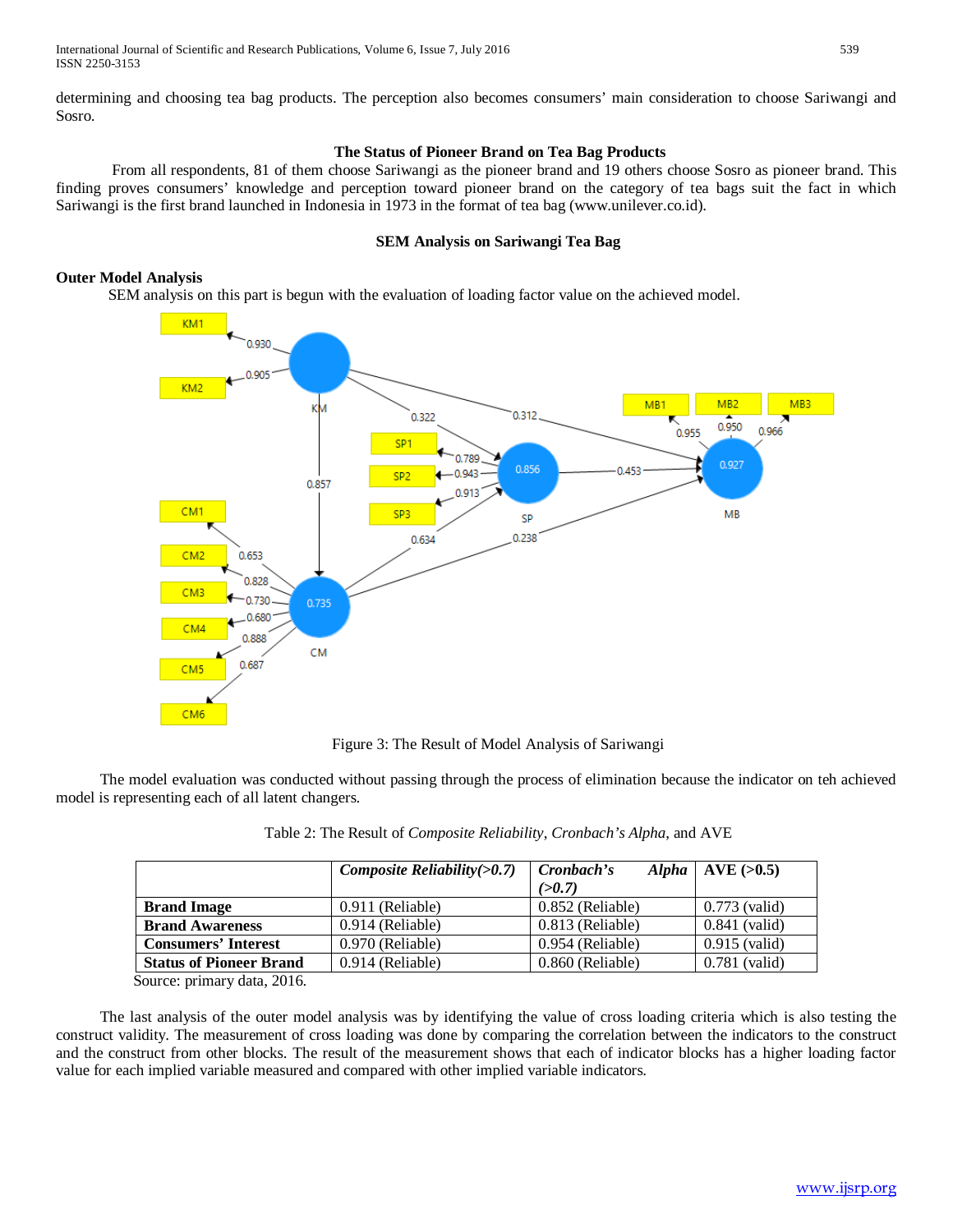# **Inner Model Analysis**

Table 3: The Result of R – Square

|                                                   | <b>R</b> Square |  |  |
|---------------------------------------------------|-----------------|--|--|
| <b>Brand Image</b>                                | 0.735           |  |  |
| <b>Consumers' Interest</b>                        | (1.92)          |  |  |
| <b>Status of Pioneer Brand</b>                    | 0.856           |  |  |
| $\mathcal{L}_{\text{outco}}$ regiment data $2016$ |                 |  |  |

Source: primary data, 2016.

There is an analysis of path coefficient in the inner model analysis. This analysis is for testing the significance of the correlation gained after the model passes through the process of bootstrapping. The process of bootstrapping on Sariwangi brand maximizes 100 original data to 500 data which are the simulation data.

|                      | <i><b>Original</b></i><br>Sample $(O)$ | <b>Sample Mean</b><br>(M) | <b>Standard</b><br><b>Deviation</b><br>(STDEV) | Т<br><i>Statistic</i><br>( O/STERR ) | <b>P</b> Values |
|----------------------|----------------------------------------|---------------------------|------------------------------------------------|--------------------------------------|-----------------|
| $BI \rightarrow CI$  | 0.238                                  | 0.231                     | 0.123                                          | 1.929                                | 0.054           |
| $BI \rightarrow SPB$ | 0.634                                  | 0.641                     | 0.083                                          | 7.671                                | 0.000           |
| $BA \rightarrow BI$  | 0.857                                  | 0.862                     | 0.024                                          | 35.932                               | 0.000           |
| $BA \rightarrow CI$  | 0.312                                  | 0.313                     | 0.113                                          | 2.766                                | 0.006           |
| $BA \rightarrow SPB$ | 0.322                                  | 0.315                     | 0.088                                          | 3.644                                | 0.000           |
| $SPB \rightarrow CI$ | 0.453                                  | 0.458                     | 0.080                                          | 5.636                                | 0.000           |

Source: primary data, 2016.

Based on the bootstrapping result, it is found that the influences among variables which gain the standard are the influence of brand awareness toward brand image, brand image toward the status of pioneer brand, the status of pioneer brand toward consumers' interest, brand awareness toward the status of pioneer brand, and brand awareness toward consumers' interest. However, the influence of brand image toward consumers' interest does not show significant influence.

In this model, there is a direct influence from brand awareness toward the status of pioneer brand and brand awareness toward consumers' interest which is shown by the comparison of coefficient of original sample on table 5.

|  | Table 5: The Comparison of Original Sample Coefficient of Direct and Indirect Correlation |  |
|--|-------------------------------------------------------------------------------------------|--|
|  |                                                                                           |  |

| No.              | <b>Correlation</b> | <b>Correlation among Variables</b>                                        | <b>Original Sample</b><br>Coefficient |
|------------------|--------------------|---------------------------------------------------------------------------|---------------------------------------|
| 1.               | Direct             | Brand awareness→status of pioneer brand                                   | 0.322                                 |
| $\overline{2}$ . | Indirect           | Brand awareness → brand image → status pioneer brand                      | $0.857 \times 0.634 = 0.543$          |
| 3.               | Direct             | Brand awareness $\rightarrow$ consumers' interest                         | 0.312                                 |
| 4.               | Indirect           | Brand awareness $\rightarrow$ brand image $\rightarrow$ status of pioneer | $0.857 \times 0.634 \times 0.453 =$   |
|                  |                    | $brand \rightarrow \text{consumers}'$ interest                            | 0.246                                 |

Source: primary data, 2016.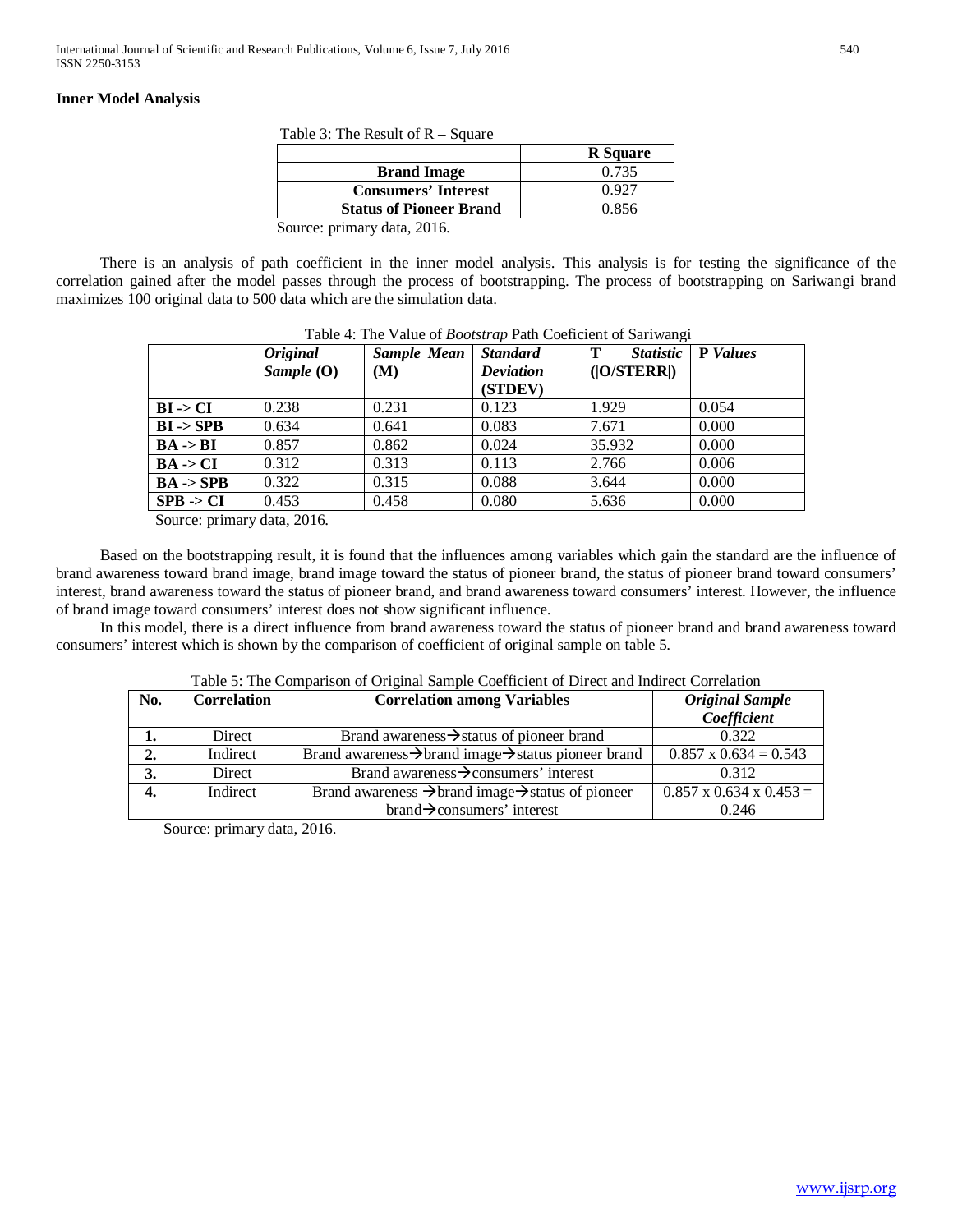# **SEM Analysis on Sosro Tea Bag**

# **Outer Model Analysis**

On Sosro Tea Bag, all latent changers with the indicators have loading factor value above 0.5 which means it does not have to pass through the elimination step because the indicators on the model achieved sufficiently reflect each of all latent changers.



Figure 4: The Result of Model Analysis of Sosro Tea Bag

|                                       | Composite        | Reliability   Cronbach's | Alpha   AVE $(>0.5)$ |
|---------------------------------------|------------------|--------------------------|----------------------|
|                                       | (>0.7)           | (>0.7)                   |                      |
| <b>Brand Image</b>                    | 0.908 (Reliable) | 0.878 (Reliable)         | $0.626$ (Valid)      |
| <b>Brand Awareness</b>                | 0.949 (Reliable) | 0.892 (Reliable)         | $0.903$ (Valid)      |
| <b>Consumers' Interest</b>            | 0.961 (Reliable) | 0.939 (Reliable)         | $0.892$ (Valid)      |
| <b>Status of Pioneer Brand</b>        | 0.947 (Reliable) | 0.917 (Reliable)         | $0.857$ (Valid)      |
| $\sim$<br>$\sim$ $\sim$ $\sim$ $\sim$ |                  |                          |                      |

Table 6: The Result of *Composite Reliability*, *Cronbach's Alpha*, and AVE

Source: primary data, 2016.

Seeing the AVE value, the value of discriminant validity can be evaluated by seeing the result of cross loading value of SEM model of Sosro tea bag. Teh result of the measurement shows that each indicator block has loading factor value higher than each latent variable measured and compared with the indicators for other latent variables.

# **Inner Model Analysis**

|  |  | Table 7: The Result of R-Square |  |
|--|--|---------------------------------|--|
|--|--|---------------------------------|--|

|                                | <b>R-Square</b> |
|--------------------------------|-----------------|
| <b>Brand Image</b>             | 0.656           |
| <b>Consumers' Interest</b>     | 0.806           |
| <b>Status of Pioneer Brand</b> | 0.729           |
|                                |                 |

Source: primary data, 2016.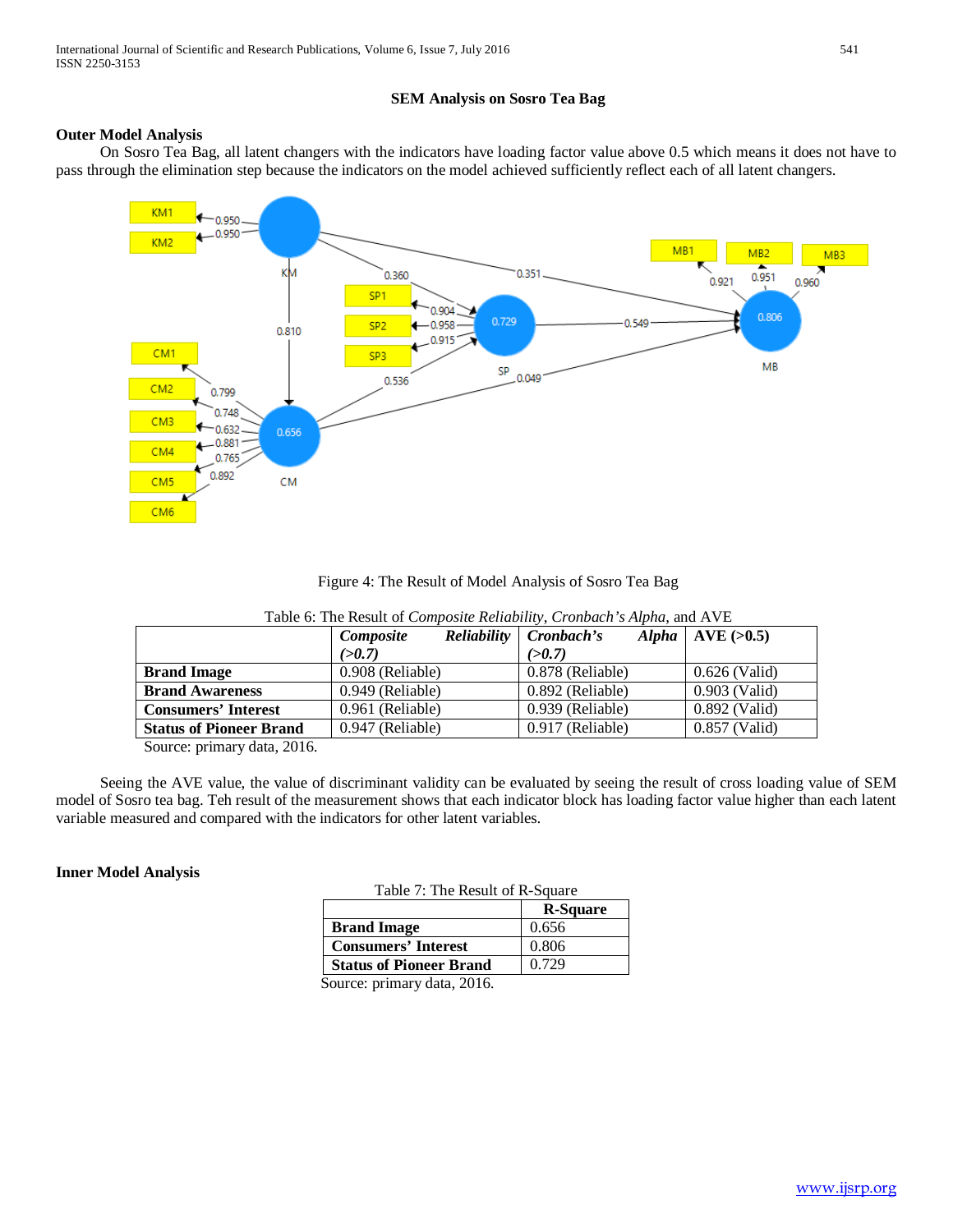|                      | Original Sample (O) | Sample Mean (M) | <b>Standard</b>  | <b>Statistic</b><br>т | <b>P</b> Values |
|----------------------|---------------------|-----------------|------------------|-----------------------|-----------------|
|                      |                     |                 | <b>Deviation</b> | ( O/STERR )           |                 |
|                      |                     |                 | (STDEV)          |                       |                 |
| $BI \rightarrow CI$  | 0.049               | 0.066           | 0.090            | 0.549                 | 0.583           |
| $BI \rightarrow SPB$ | 0.536               | 0.561           | 0.126            | 4.244                 | 0.000           |
| $BA ->BI$            | 0.810               | 0.817           | 0.044            | 18.519                | 0.000           |
| $BA \rightarrow CI$  | 0.351               | 0.345           | 0.091            | 3.868                 | 0.000           |
| $BA \rightarrow SPB$ | 0.360               | 0.334           | 0.129            | 2.785                 | 0.006           |
| $SPB \rightarrow CI$ | 0.549               | 0.537           | 0.090            | 6.074                 | 0.000           |

| Table 8. The Value of Bootstrap Path Coefficient of Sosro |  |
|-----------------------------------------------------------|--|
|-----------------------------------------------------------|--|

Source: primary data, 2016.

On Sosro, there is a direct correlation to the same variables of Sariwangi which is direct influence from brand awareness toward the status of pioneer brand and brand awareness toward consumers' interest. On the table 9, it is shown the comparison original sample coefficient of direct and indirect correlations among variables.

| No. | <b>Correlation</b> | <b>Correlation among Variables</b>                                        | <b>Original Sample</b>              |
|-----|--------------------|---------------------------------------------------------------------------|-------------------------------------|
|     |                    |                                                                           | Coefficient                         |
|     | Direct             | Brand awareness→status of pioneer brand                                   | 0.360                               |
|     | Indirect           | Brand awareness $\rightarrow$ brand image $\rightarrow$ status of pioneer | $0.810 \times 0.536 = 0.434$        |
|     |                    | brand                                                                     |                                     |
|     | Direct             | Brand awareness $\rightarrow$ consumers' interest                         | 0.351                               |
|     | Indirect           | Brand awareness $\rightarrow$ brand image $\rightarrow$ status of pioneer | $0.810 \times 0.536 \times 0.549 =$ |
|     |                    | $brand \rightarrow \text{consumers}'$ interest                            | 0.238                               |

| Table 9. The Comparison of Original Sample Coefficient of Direct and Indirect Correlation |  |  |
|-------------------------------------------------------------------------------------------|--|--|
|                                                                                           |  |  |

Source: primary data, 2016.

#### IV. CONCLUSION

Based on the result of the analysis and the discussion conducted, the conclusion can be drawn as follows:

- 1. The majority of respondents choose Sariwangi (81%) as the pioneer brand with the category of tea bag product, while Sosro is chosen by the rest respondents (19%).
- 2. Regarding the consumers' perception toward tea bags, it is concluded that the majority of consumers are interested to buy Sariwangi and Sosro because of their reasonable price with the percentage of 12.54% for Sariwangi and 12.45% for Sosro.
- 3. In this research, Sariwangi and Sosro have 5 significant positive among variables such as brand awareness influences brand image, brand image influences the status of pioneer brand, the status of pioneer brand influences consumers' interest, brand awareness influences the status of pioneer brand, and brand awareness influences consumers' interest. There is only one variable which does not show the correlation – the correlation of brand image toward consumers' interest. The result of teh influences among variables through SEM model analysis can answer the problem on how to manage a brand so that it can increase consumers' interest. Based on the research, it is found three processes of strategy which can be utilized to increase consumers' interest in buying Sariwangi and Sosro tea bags. The first process is shown in table 5.



Figure 5. The Sequence of Process 1 of the Increase of Consumers' Interest on Sariwangi and Sosro Tea Bags



Figure 6. The Sequence of Process 2 of the Increase of Consumers' Interest on Sariwangi and Sosro Tea Bags

| <b>Brand Awareness</b> | Consumers' Interest |  |
|------------------------|---------------------|--|
|                        |                     |  |

Figure 7. The Sequence of Process 3 of the Increase of Consumers' Interest on Sariwangi and Sosro Tea bags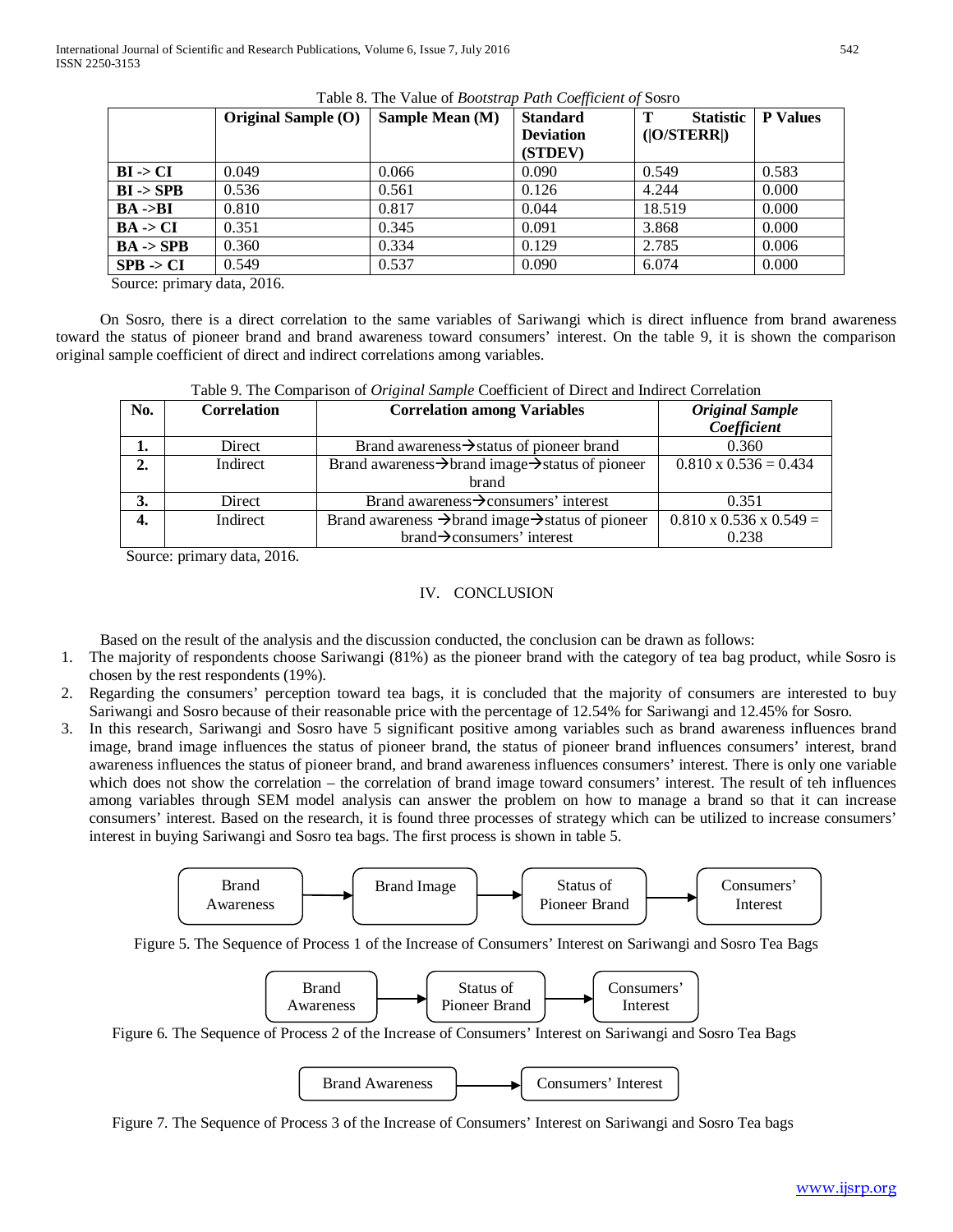[1] DA Aaker. "*Building Strong Brands,"* A Division of Simon and Cluster Inc: New York, 1996.

- [2] C Fornell, "*A Second Generation of Multivariate Analysis: Classification of Methods and Implications for Marketing Research,"* American Marketing Association: Chicago, 1987.
- [3] S Haryono, P Wardoyo, "*Structural Equation Modelling untuk Penelitian Manajemen Menggunakan AMOS 18.00,"* Intermedia Personalia Utama: Bekasi (ID), 2012.
- [4] FR Kardes, "Brand Retrieval, Consideration Set, Composition, Consumer Choice and Pioneering Advantage. *Journal of Consumer Reasearch,"* 1993, 20(1): 62-75. [5] KL Keller, "*Strategic Brand Management: Building, Measuring, and Managing Brand Equity,"* New Jersey: Prentice-Hall Inc, 1998.
- [6] Pusat Data dan Sistem Informasi Pertanian, Sekretariat Jendral Kementrian Pertanian, "Outlook Teh Komoditas Pertanian Subsektor Perkebunan," [http://epublikasi.setjen.pertanian.go.id/epublikasi/outlook/2015/Perkebunan/Outlook%20Teh%202015/files/assets/common/downloads/Outlook%20Teh%2020](http://epublikasi.setjen.pertanian.go.id/epublikasi/outlook/2015/Perkebunan/Outlook%20Teh%202015/files/assets/common/downloads/Outlook%20Teh%202015.pdf) [15.pdf.](http://epublikasi.setjen.pertanian.go.id/epublikasi/outlook/2015/Perkebunan/Outlook%20Teh%202015/files/assets/common/downloads/Outlook%20Teh%202015.pdf)
- [7] F Tjiptono, "*Strategi Pemasaran*." Yogyakarta (ID): Andi, 1997.
- [8] J Trout, "Big Brands Big Trouble: Pelajaran Berharga dari Merek-Merek Ternama," Jakarta: ErlanggA, 2001.
- [9] Top Brand Award, *"Top Brand Index Kategori Makanan dan Minuman*," <http://www.topbrand-award.com/top-brand-survey/survey-result/top-brand-index-2012.> [10] Unilever. *"Sariwangi*," [https://www.unilever.co.id/brands/our-brands/sariwangi.html.](https://www.unilever.co.id/brands/our-brands/sariwangi.html)

#### AUTHORS

**First Author** – Denda Rinaldi Hadinata, Student of Graduate School of IPB, Management Study Program and email: denda.hadinata@gmail.com.

**Second Author** – Muhammad Syamsun, Chief of Supervisor Comission, Lecturer of Management Department and email: syamsunmuhammad@yahoo.com

**Third Author** – Abdul Basith, Member of Supervisor Comission, Lecturer of Management Department and email: basithipb@yahoo.com